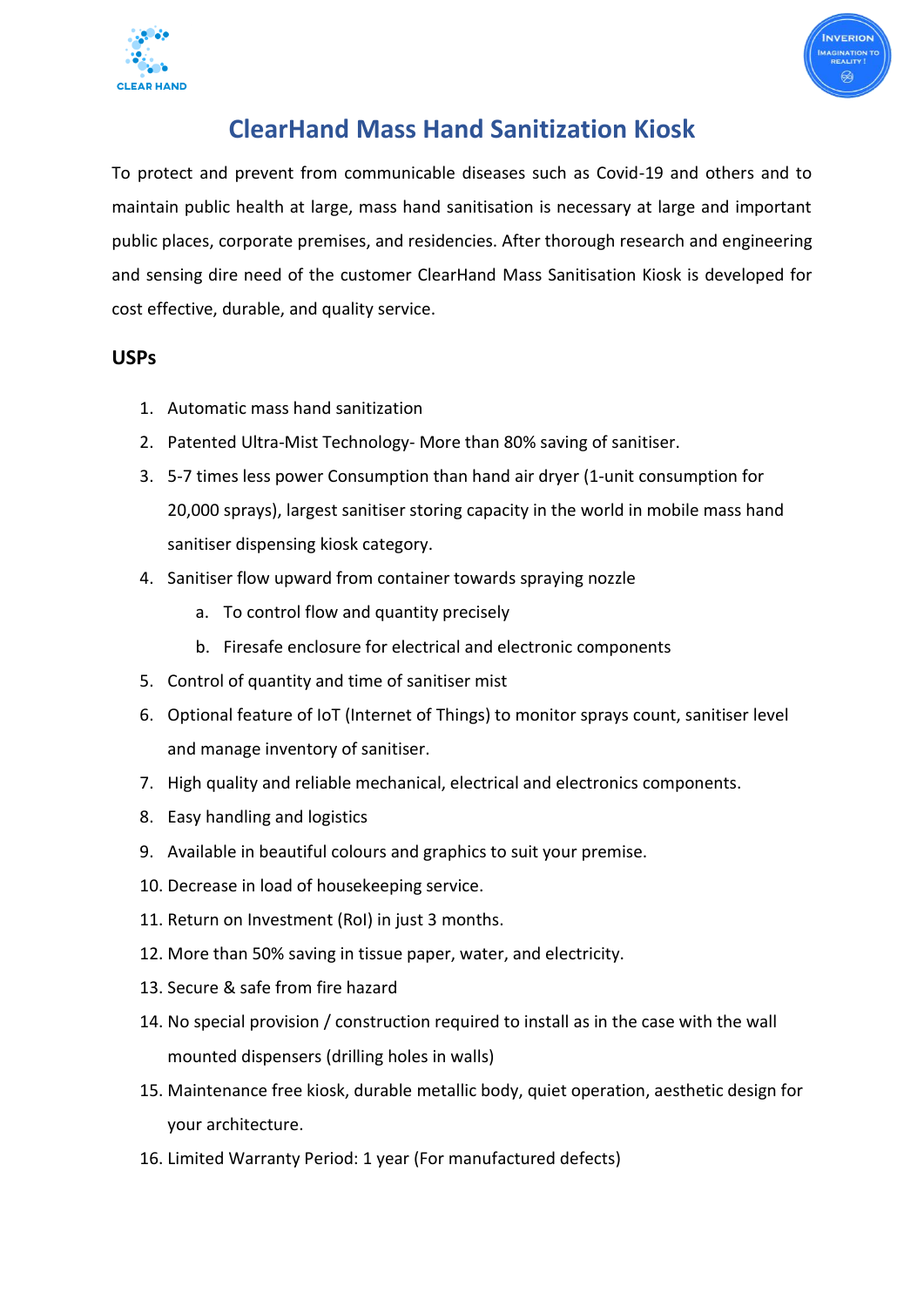



# **"ClearHand Mass Hand Sanitization Kiosk" and other sanitiser dispenser**

## **available in the market**

| Sr                      | <b>Particulars</b>                        | <b>ClearHand-Mass</b>    | <b>Mechanically</b> | <b>Wall Mounted</b> |
|-------------------------|-------------------------------------------|--------------------------|---------------------|---------------------|
| <b>No</b>               |                                           | <b>Hand Sanitisation</b> | operated-Foot       |                     |
|                         |                                           | <b>Kiosk</b>             | <b>Operated</b>     |                     |
| $1\,$                   | Photo                                     |                          |                     |                     |
| $\overline{2}$          | <b>Mass Hand Sanitisation</b>             | Yes                      | No                  | No                  |
| 3                       | Body                                      | <b>Complete Metallic</b> | <b>Metal Stand</b>  | Plastic Body        |
| $\overline{\mathbf{4}}$ | Longer life for mass hand sanitization    | Yes                      | No                  | No                  |
| 5                       | Maximum sanitiser storage                 | 20L                      | 0.5L                | $2 - 5L$            |
| 6                       | Ultra-Mist technology                     | <b>Yes</b>               | No                  | No                  |
| $\overline{7}$          | Quantity/spray                            | $1 - 1.5$ ml             | 4-6 ml              | 5-7 ml              |
| 8                       | No. of Sprays in single refill            | 15000 - 20000            | $125 - 85$          | 1000 - 700          |
| 9                       | Cost/spray                                | 12.5 - 19 Paise          | 50-75 Paise         | 62.5-87.5Paise      |
| 10                      | Automatic                                 | Yes                      | No                  | <b>No</b>           |
| 11                      | Adjustable Spray Time Control             | Yes                      | No                  | No                  |
| 12                      | Upward flow                               | Yes                      | No                  | No                  |
| 13                      | Firesafe                                  | <b>Yes</b>               | No                  | <b>No</b>           |
| 14                      | Energy consumption for 20 litres          | 1 Unit                   | Not Applicable      | 2-5 Unit            |
| 15                      | IoT (Internet of Things)                  | Yes                      | No                  | No                  |
| 16                      | Maintenance                               | <b>Not Applicable</b>    | Applicable          | Applicable          |
| 17                      | Sanitiser leakage                         | <b>No</b>                | Yes                 | Yes                 |
| 18                      | Special provision for Mounting / Drilling | <b>Not Applicable</b>    | No                  | Yes                 |
| 19                      | Handling/logistics                        | Easy                     | Easy                | Tedious             |
| 22                      | Attractive design                         | Yes                      | No                  | No                  |
| 21                      | Both side accessibility                   | Yes                      | No                  | No                  |
| 22                      | Wi-Fi Support (2.4 GHz)                   | Yes                      | No                  | No                  |